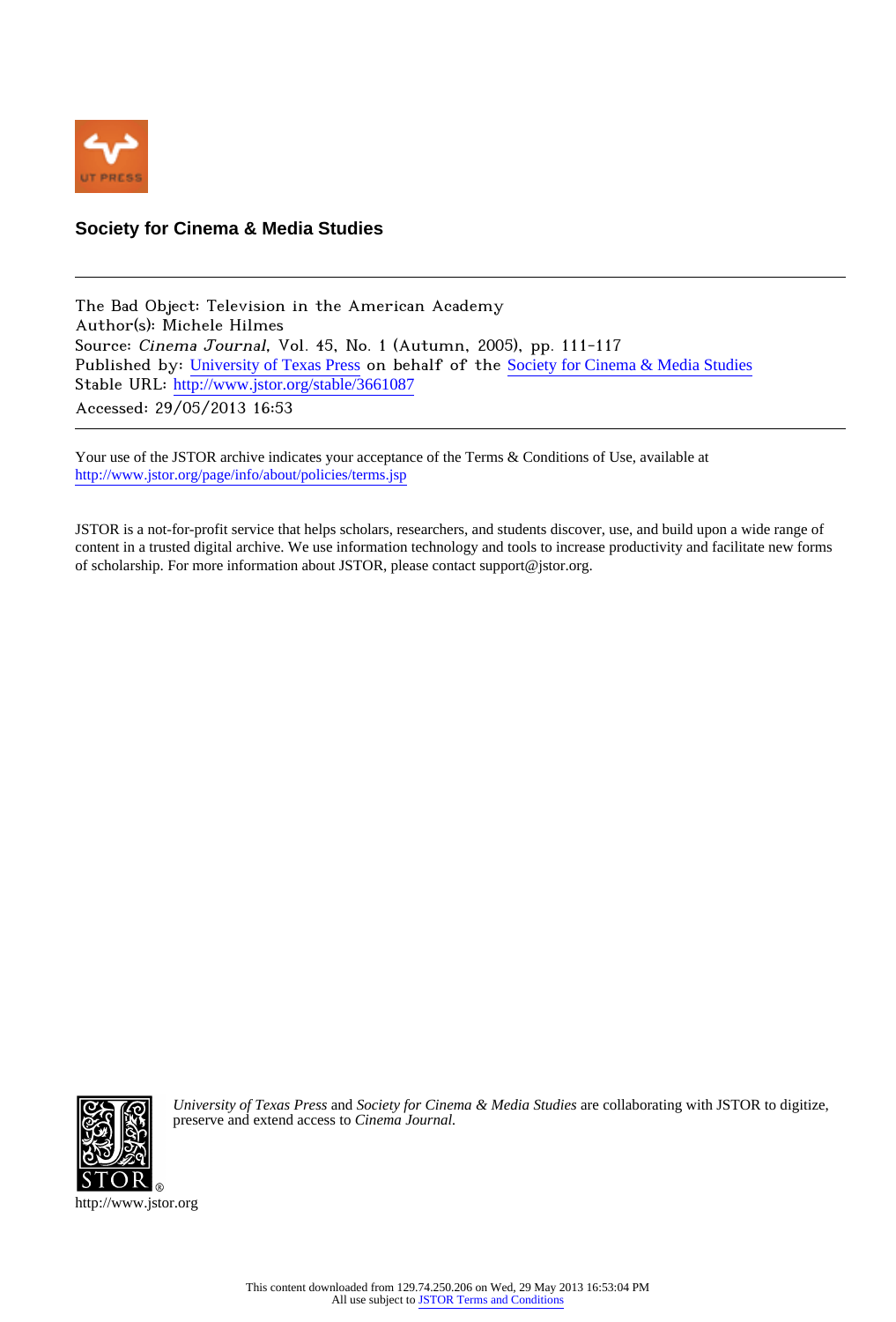**exercised even more venal power than it did. Movies and radio had done positive work, but there was something about sitting in the living room, knowing that something almost dangerous was taking place on the screen, that others sensed it too, and that they were reacting very differently. It was almost more important to feel that tension-while all present remained silent-for as long as possible.** 

**Television still has this power. I watch several hours of TV almost every night, almost always dramas, and find myself moved and enlightened, annoyed and disgusted, angered and delighted. In early March 2005, I turned to Sara Newcomb, who watches with me and whose judgment I trust implicitly, and said of an episode of Boston Legal, "That's the best episode of television I've seen in years and the best script by David E. Kelly I can remember in some time." She agreed and we began a conversation. It wasn't simply "an episode" we talked about, or even a program or a writer-producer. It was television.** 

**I am unconcerned with whether one writes about episodes or series, genres or schedules, industry or policy, TiVos or cable, European public-service broadcasts, or economic shifts. I am concerned that we ask questions that help explain to others why television continues to be so important. That is what I look for when I read new work. That is just about all I care about, and if I do not find those critical questions, I stop reading.** 

**I enjoy being able to help make choices that somehow address the larger social and cultural constructs that surround us. In today's richly shattered condition, it is very hard to conceive of a writing and teaching strategy that allows one to touch and tap all the intersecting forces that come into play in any given question related to television. It is harder still to pose the truly major questions. But that is certainly what we should do.** 

#### **Notes**

- **1. Horace Newcomb, TV: The Most Popular Art (Garden City, N.Y.: Anchor, 1974).**
- **2. Horace Newcomb, "Television as a Cultural Forum: Implications for Research," Quarterly Review of Film Studies 8, no. 3 (1983): 45-55.**

# **The Bad Object: Television in the American Academy**



**by Michele Hilmes** 

**Here is one of the main distinctions I can make about our field based on twenty-five years as an SCMS member and scholar of radio, television, film, and new media: virtually all television scholars have taken courses in film history, institutions, and aesthetics; very few film scholars have taken courses in broadcasting history, institutions, and aesthetics. Or, to put it in slightly less sweeping terms, there is an information and** 

**Cinema Journal 45, No. 1, Fall 2005 111**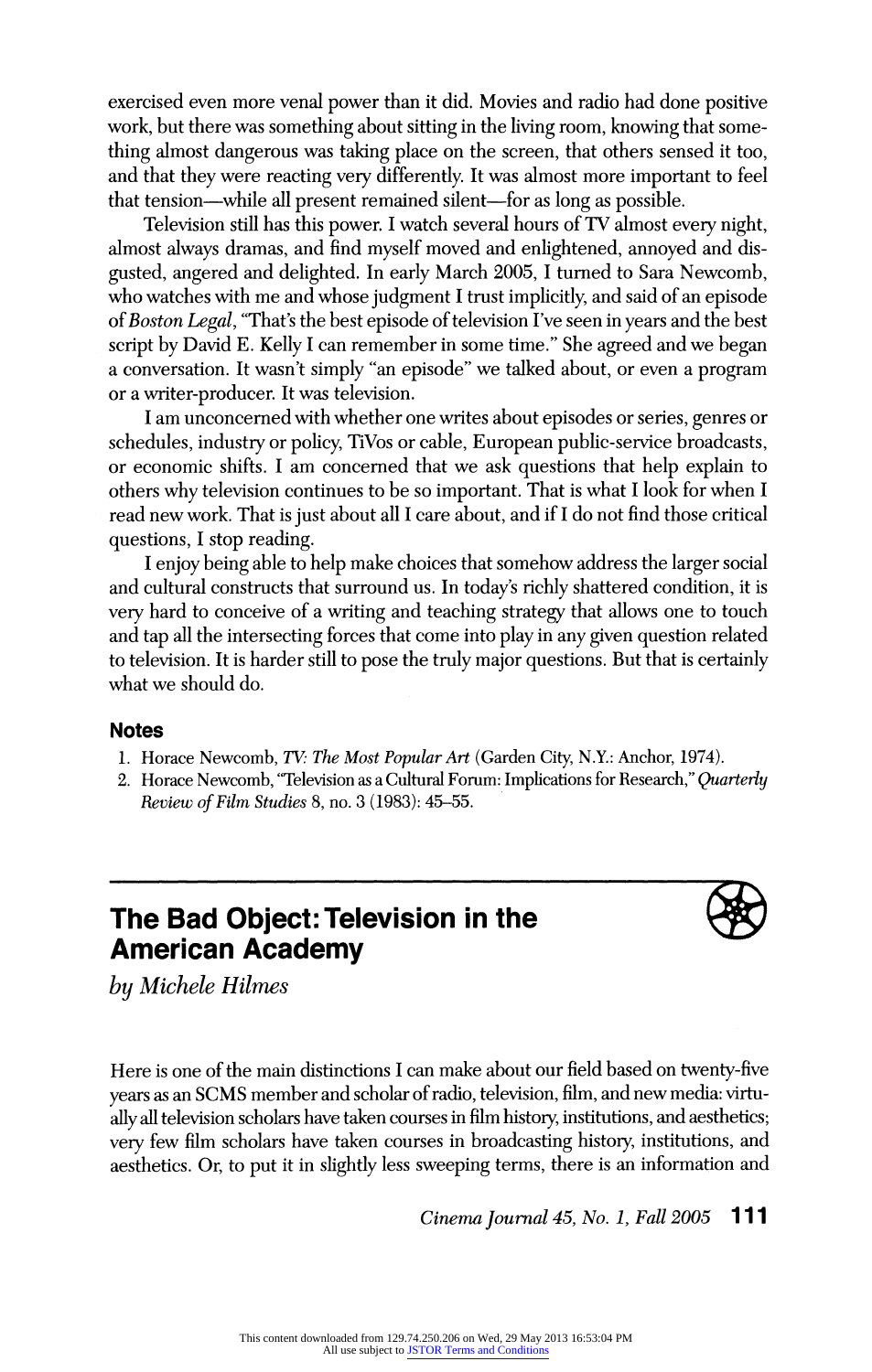**awareness deficit in the community of film scholars, especially among its senior members, with respect to radio and television. And it reflects something much larger.** 

**This deficit is rooted in a number of factors. First, for scholars of my generation (which, I hate to say, is now the older generation), there was no television study to speak of when we were attending graduate school. I was thrilled in 1978 when, during my first semester at NYU, Robert Sklar held what I believe was the university's first seminar on television. It had to take place at his SoHo loft, not on campus, because he possessed, remarkably, an early VCR-about the size of a suitcase and twice as heavy.** 

**A few more courses on TV were offered during my years in NYU's cinema studies department, but not many. Most of us who were interested in television studied on our own or took perplexing classes in journalism and mass communication departments, where our professors and fellow students regarded our fixation on such peculiar aspects of TV as narrative, representation, and meaning construction as frivolous, time-wasting affectations.** 

**A few of us persisted. At the University of Texas, Horace Newcomb led in approaching television as a cultural form long before anyone else dared to. In 1984, E. Ann Kaplan came out with her seminal collection, Regarding Television. By the mid-1980s, my somewhat more advanced NYU classmate William Boddy, one of the authors of Regarding Television, was writing his influential and still-in-print Fifties Television;**  Lynn Spigel at UCLA was working on her groundbreaking *Make Room for TV*.<sup>1</sup>

**I migrated over to the brand-new Interactive Telecommunications Program at NYU, where I found a group of people who were very interested in that era's new media-cable, satellites, and text-based electronics (remember teletext?)-and not hugely invested in maintaining old distinctions. Their influence led me to think outside the two separate boxes of film and television studies; it could be that this "new media" moment in SCMS's history will do the same. But see below.** 

**Second, film study has benefited from the presence of television as the "low other." Film's status in the academy, steadily ascendant since the 1960s, was initially predicated on the identification of the director as the "author" of an individual film, turning film from a mass-produced object into a work of art. One could easily see that important distinction when film was compared to television, the mass-produced commodity par excellence. Television's bad example kept scholarly attention distracted from the fact that there are really lots of authors in film; the director is only one, and perhaps did not even become so until the first generation of film school-educated directors learned about the director's new status from their professors. That our nation's Ivy League universities, notably slow to pick up on innovative trends in scholarship that involve culture "from below," now have a few film courses but still eschew the cultural study of television and radio speaks volumes here.2 It is the nation's public land-grant universities that have led, since the 1920s, in the study of communication and of broadcasting in particular. I predict that most Ivy League students will be studying "new media" before television is ever allowed to darken the doorsteps of their institutions.** 

**Television does present difficulties for study if one approaches it from the set of assumptions in which most film scholars have been trained. What is the object of** 

### **112 Cinema Journal 45, No. 1, Fall 2005**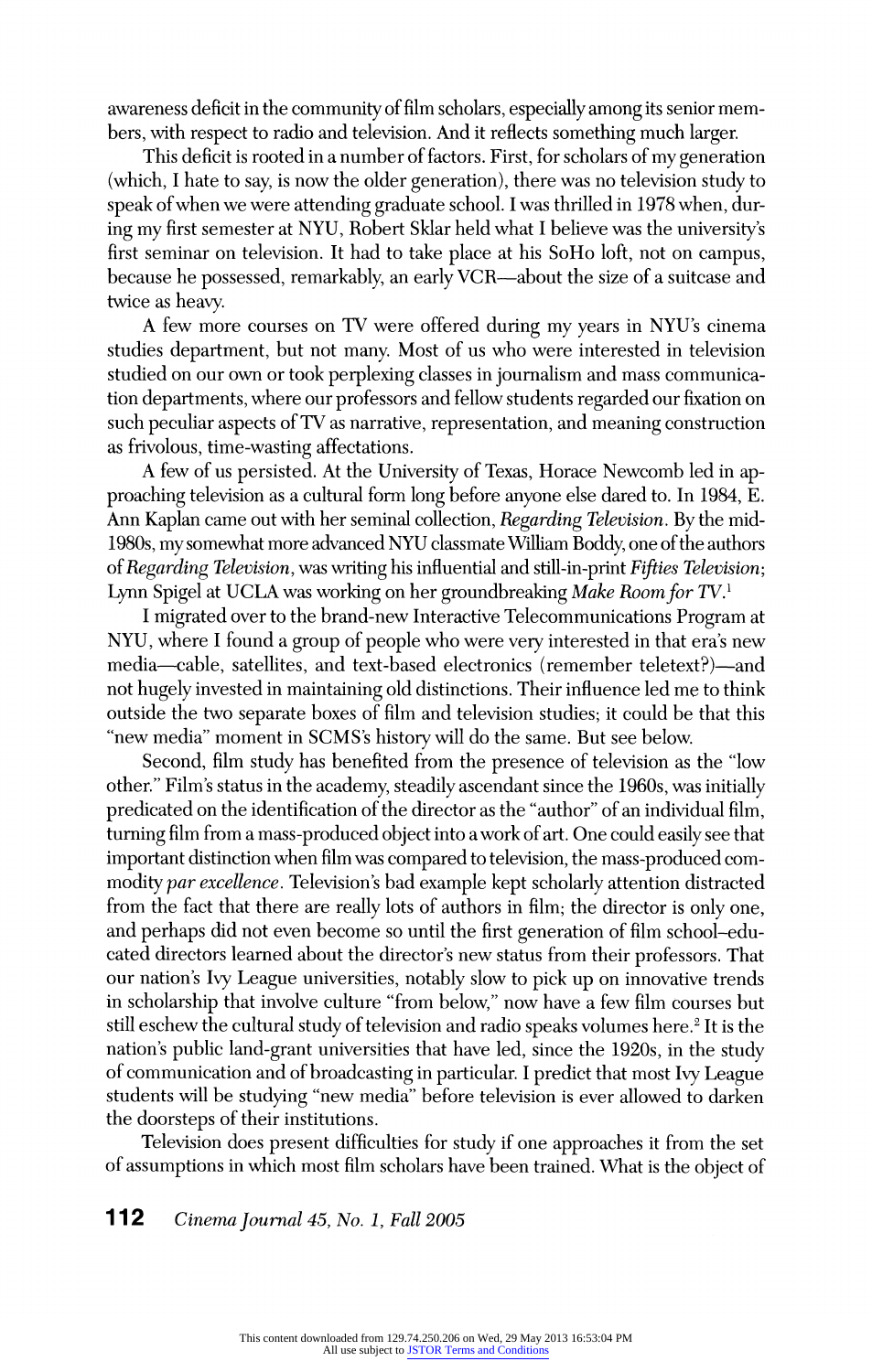**study: the episode, the season, the series? Who is the author, and if we cannot specify, how do we understand the process of creative expression? How should we approach the commercials and the way that television narratives are shaped by them?** 

**Television is vast; it comprises such paradigm-defying enterprises as C-Span, infomercials, and Home and Garden TV. And, let's face it, film study has benefited from being able to define itself as the study of theatrically exhibited films with certain characteristics while assigning most other films to the schlock pile or to television. Most television programs are shot on film-but they are not "film," just as movies shown on television do not become "television." Thus, people can claim to never watch television as they view a DVD on the tube. Likewise, you could show a television program all day long, in 35mm, on a theater screen, and it would never become a film-except overseas, where TV pilots morph into theatrical releases. Again, see below.** 

**A final plaint: television's status as bad object has repercussions for those who study it in the academy. Although communications programs are among the largest and most popular among undergraduates, there is still considerable prejudice against the subject at higher levels in the university. This bias typically does not**  come from deans' offices—where the productivity of busy communications facul**ties is often appreciated and a certain even-handedness must apply-but from more powerful departments that teach more traditional (but, lest they forget, only**  slightly more venerable) subjects, such as English, history, and fine arts—which **frequently resent communications departments' draw on resources and resist the legitimacy of their subject.** 

**Film, on the other hand, is often integrated into departments of English or fine arts, and will no doubt in the short run continue to find its interests best served by distancing itself from the low others of television and mass communications. Most senior film scholars I know have little desire to incorporate television into their research or teaching. Why should they? From a career perspective, it can only hurt.** 

**This problem also crops up in grant applications: many grants-giving institutions in the humanities do not regard television study as a proper part of their mission. Film yes, television no. Doesn't it really belong in some dreary subdivision of the social sciences? See under "communications."** 

**However, the study of television has benefited from several theoretical incursions into the U.S. academy in recent years, and these may continue to raise the profile of broadcast and electronic media, including film, to the benefit of our discipline as a whole. The first such incursion was feminism. Television has always been associated with the feminine, because of its position within the home and its historically greater appeal to female audiences. Part of its status as low other has to do with this association. Feminists fought hard to put television on the film studies agenda. Work on soap operas, domestic sitcoms, and female-centered drama formed a crucial part of early television studies.3 The Console-ing Passions Conference emerged from this nexus and has developed into a place to present not only feminist perspectives on television and new media but a wide variety of approaches to cultural power and the television and new media texts it creates, circulates, and opposes. When feminism gained an institutional basis in university programs of women's studies, it brought television in along with them.** 

#### **Cinema Journal 45, No. 1, Fall 2005 113**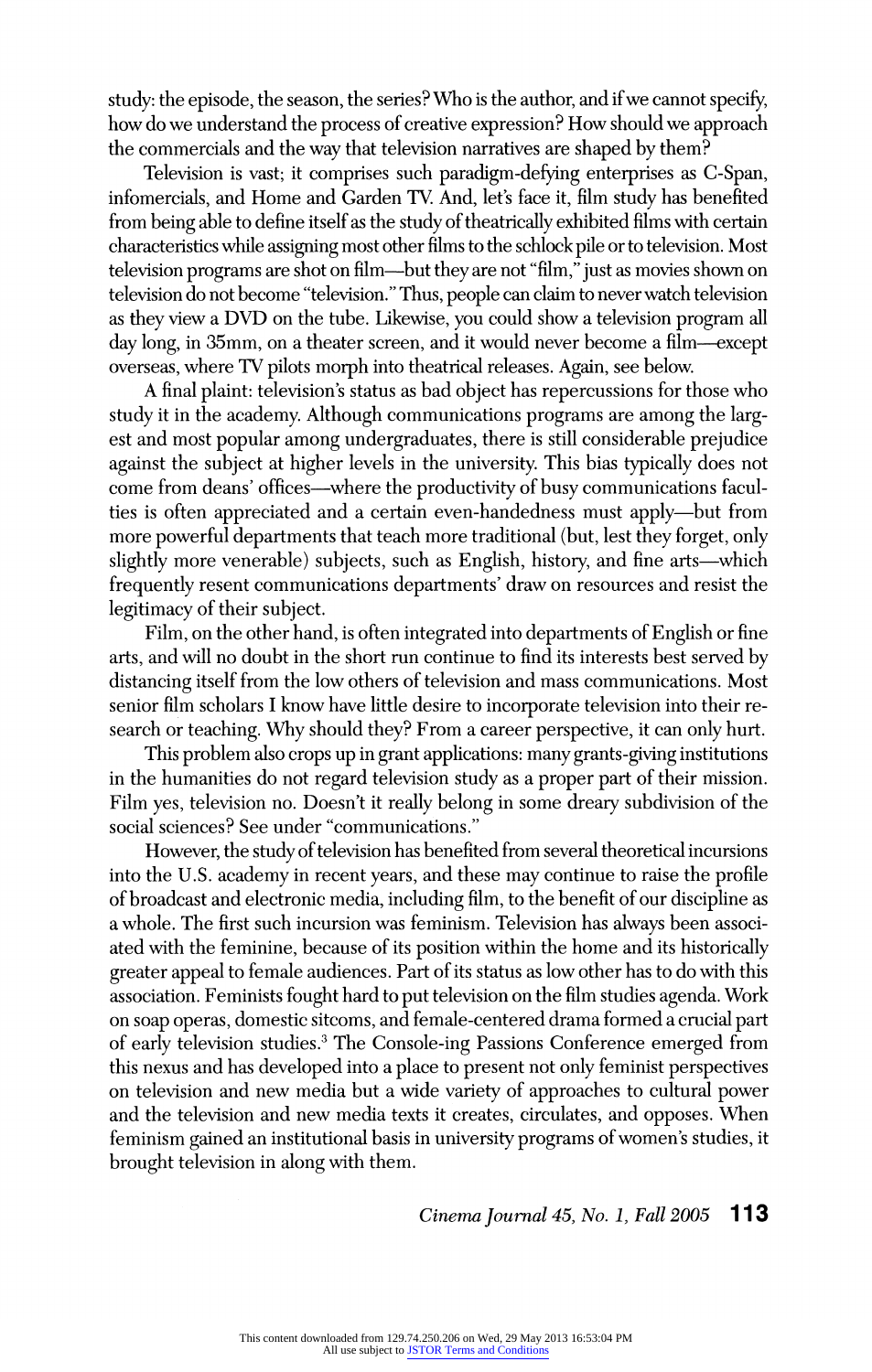**The second theoretical incursion-no surprise here-was cultural studies. While cultural studies in Britain preceded the feminist incursion-allowing feminism to "crap on the table" of the Birmingham School, in Stuart Hall's famous phrase-feminism got in first in the United States, and it has affected the course of both cultural studies and television studies in the academy. Feminist-inflected cultural studies placed an emphasis on the negotiations of cultural power along racial, ethnic, sexual, and postcolonial lines and on commercial popular media, in a combination that was and still is rare in other nations. This combination has gotten in the way of the smooth integration of cultural studies with film studies, at least in some quarters.** 

**When film aspires to the status of literature or art, cultural studies, with its insistence on culture with a small "c," often directs attention away from a focus on narrative, style, aesthetics, genre, and much of what film scholars have spent their careers building up. It does not have to be this way. Television scholarship can benefit a great deal from taking aesthetics more seriously, just as film study benefits from attention to cultural power. It is important to analyze the formal aspects of the television medium, and some of the best work on TV (and radio!) does just that. As films themselves draw more and more on conventions inspired by television, and as production boundaries increasingly blur, film and television scholarship should be drawn together, not apart.** 

**But it is the third emerging area of study, centered on issues of globalization, that may prove decisive. There is simply no denying that the globalization of media involves not just film and the Internet but crucially and primarily television as well. The emergence of satellite television has inspired studies on the clash and hybrid**ization of cultures-national, regional, local, and global-and on the ways that film **is conveyed into formerly closed markets. Few scholars of globalization have found it productive to attempt to divide film, television, and new media into separate categories; they are so manifestly all part of the same media phenomenon.** 

**American academics, as is true of so many areas of life, have tended to focus solely on issues of American media culture, but as the staging of this year's SCMS conference in London recognized, isolation is fundamentally counterproductive. Much emerging work in global media studies reflects a nation-defying and non-media-specific approach. Arjun Appadurai, one of its main theorists, does not make intermedia distinctions in his analysis of global culture, and Michael Curtin's analysis of "global media capitals" questions the very idea of national cinemas or national television as he looks at the conditions of global cultural production.4 In most of the world, film and television are tied together tightly in production, circulation, and reception. The impact of American media globally cannot be adequately addressed within the institutional distinctions and hierarchies prevalent in the American academy.** 

**What would it take to integrate television study more thoroughly in the academy and to erase the current artificially constructed distinction between film and television as disciplines? Some say that the addition of new media to the mix will achieve this goal. Certainly, SCMS could have added "media" to its name at any time in the last twenty years but chose to do so only under the seductive influence of the emerging new media paradigm. I am all in favor of the study of new media-indeed, I am under** 

### **114 Cinema Journal 45, No. 1, Fall 2005**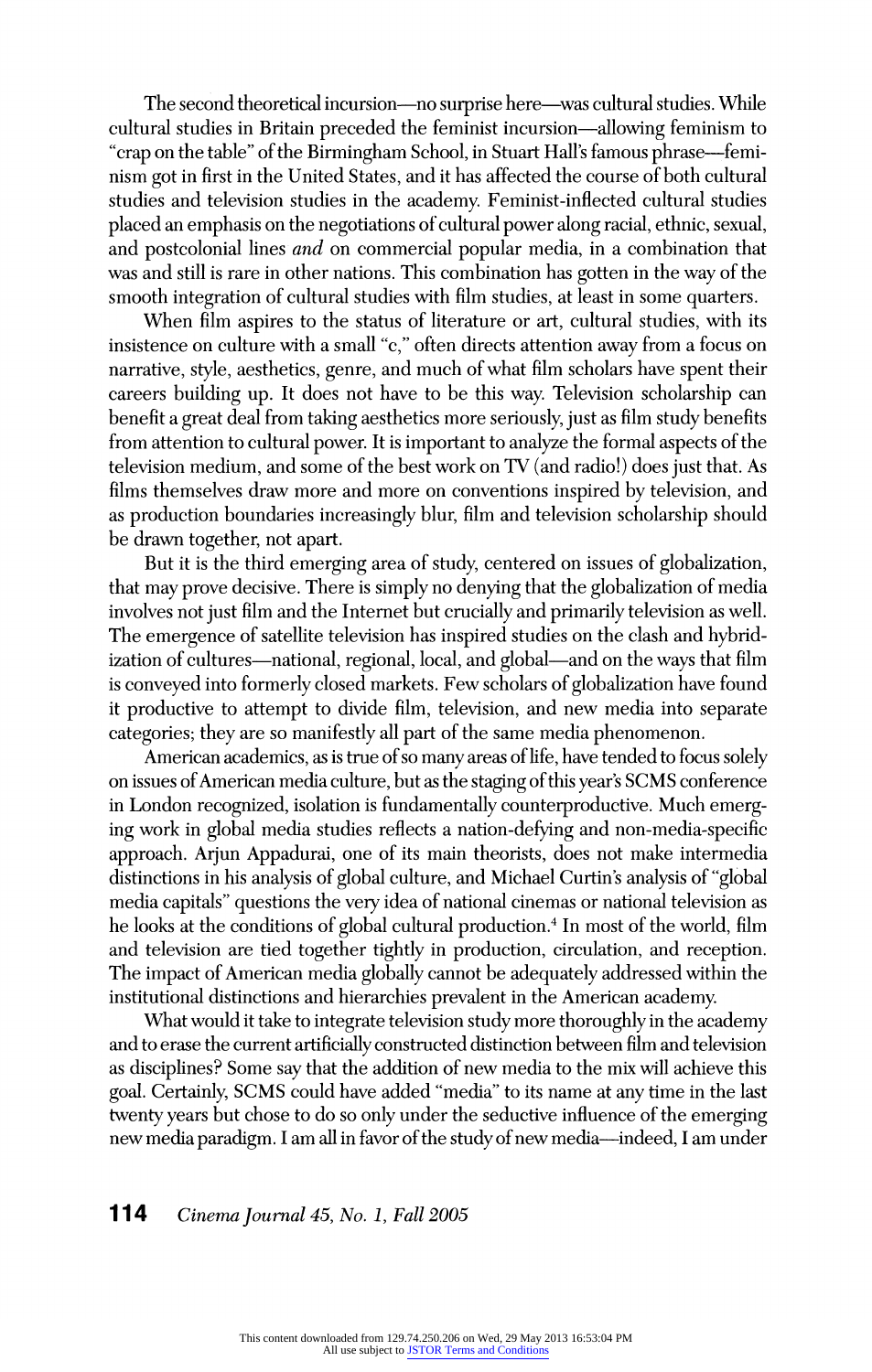**the impression that I have been studying it all my life-but when scholars seem to want to skip over television and radio and form a film/new media "high-art" alliance, many of us wax somewhat cynical.** 

**A more transnational approach to media study in general can only further our overall understanding. In most nations, film and television do not stand as far apart as they do in the United States. First, in many nations with state-subsidized television and film industries, television networks are major film producers, such as Channel 4 in Britain, Canal Plus in France, and ARD in Germany. This is increasingly true in the United States as well, despite the lack of state subsidies. Films are shown in theaters and aired on television; they are television as much as film.** 

**Second, in the world's eyes, American film and television are part of the same whole. Both produce the "Americanization" effect that has played out in national policy arenas since the 1920s, and although film holds the same "high" place in cultural production in many countries as it does in film study in the United States (compared once again to the low other of television), American film and American television jointly represent the bad object of national cultural policies, recently joined by the American-dominated Internet. American media are often conceptualized as a whole, their commonalities far more prominent than their differences.** 

**Television, new media, and film will become part of an integrated, seamless**  whole in the academy-as they increasingly are in real life-only when scholars **educate themselves about all aspects of their fields. Film programs should require courses in broadcasting history, industry, genre, aesthetics, and even policy. Those of you who are comfortably ensconced in film programs where television has no place in the overall curriculum or indeed in the institution should not just sit back but work to change this. Insist that television studies courses be added-not to make television scholars happy but because the continued exclusion of television from full integration enforces atavistic cultural hierarchies, distorts our perspectives not only on how culture is experienced but on how it is produced, and fundamentally misrepresents the role of American media in the world.5 These issues also affect the centrality and importance of the study of film as a part of the media whole, not as an always-marginalized adjunct of literature or the fine arts. We will attain more power in the academic establishment as a unified front of media scholars than we will divided into film, television, performance, and new media specialists who are parceled out among English, communications, journalism, and fine arts departments.** 

**That those institutions known around the world as the leading universities in the United States-Harvard, Yale, Princeton, Stanford, Berkeley-fail to include even small interdisciplinary programs, much less departments, on the study of media,**  America's second leading export product—the voices and images heard around the **world, the ones that so often play leading roles in world politics, history, religion, conflict, and cultural exchange-is mind-boggling. What do these universities think is more important? A few film courses, or courses in which film is integrated into art or visual culture studies, are not sufficient to enable students to understand the media world they live in, or to appreciate the role that America's media play around the globe. To implicitly condone the view that the media on which the vast**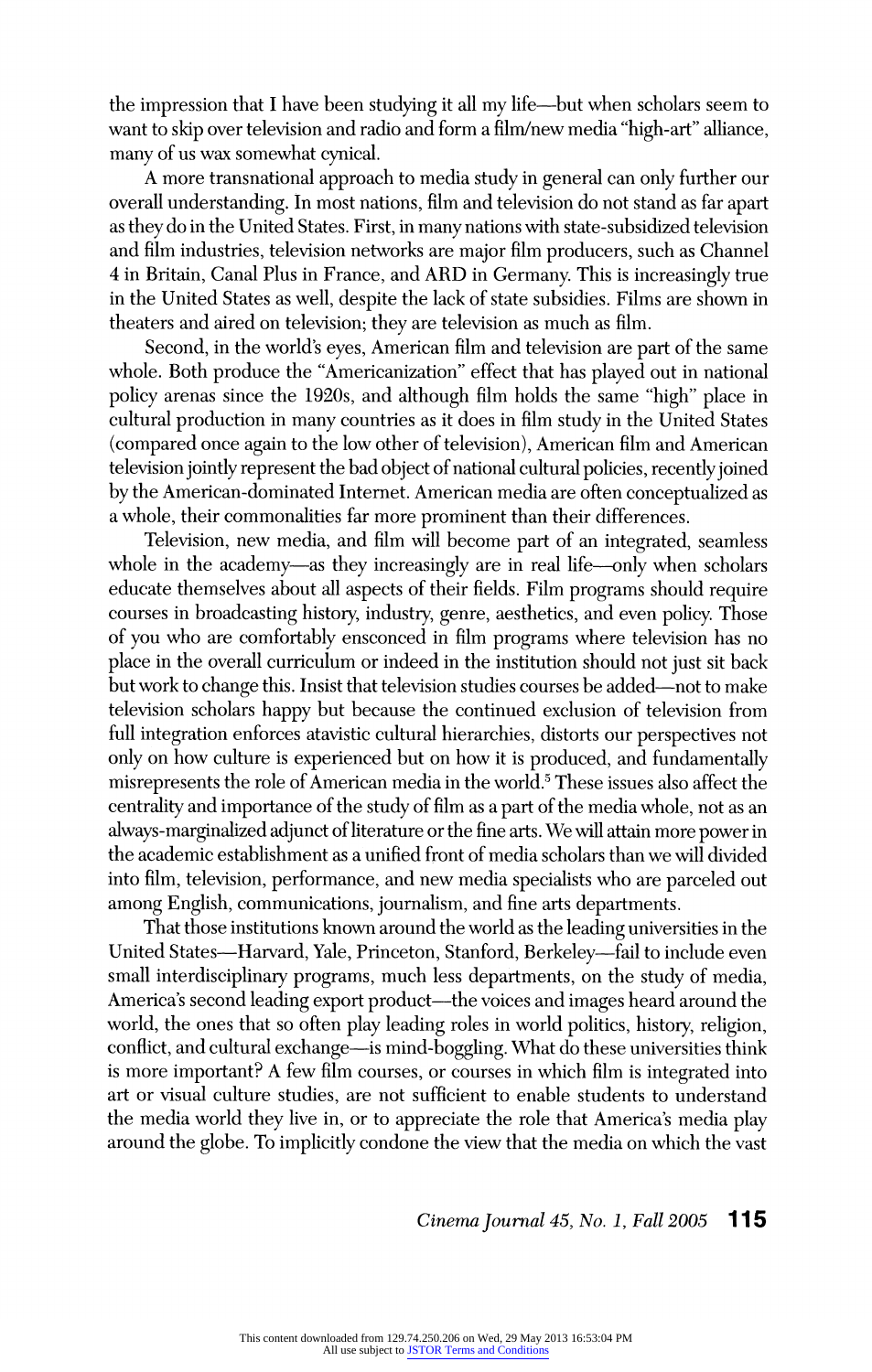**majority of the world's population spends its time-and attention and interest and**  emulation and sometimes hatred-are undeserving of notice is to perpetuate a vast **inegalitarianism at the heart of America's so-called democratic cultural project.** 

**We can do better. We have to do better. Shutting Al Jazeera out of American air space is not the answer. How will any of us understand how and why such global channels emerged and what they have to say without sufficient grounding in broadcasting history, culture, aesthetics, policy, and impact? It's a gaping hole in our knowledge supply. We need to actively encourage, not merely tolerate, the full inclusion of the study of broadcasting and new media in our professional organizations, our universities, our classrooms, and our research. We cannot maintain the indefensible power-laden separations that exist in media studies today. And change must begin at home.** 

#### **Notes**

- **1. See, among others, Horace Newcomb, ed., Television: The Critical View (Oxford: 1976); E. Ann Kaplan, ed., Regarding Television (Frederick, Md.: University Publications of America, 1983); William Boddy, Fifties Television: The Industry and Its Critics (Urbana: University of Illinois Press, 1990); and Lynn Spigel, Make Roomfor TV: Television and the Family Ideal in Postwar America (Chicago: University of Chicago Press, 1992). For a compelling history of the emergence of television studies in the academy, see Derek Kompare, Rerun Nation (New York: Routledge, 2005).**
- **2. There are some exceptions. Dartmouth College has for a number of years had a media studies program that included courses in television. Brown also includes television studies in its curriculum, though minimally. The Annenberg School of Communication at the University of Pennsylvania has never distinguished itself in the critical/cultural study of television, hewing much more closely to the social science paradigm. Film there is housed in a separate department and seems to avoid use of the word television in any of its self-descriptors.**
- **3. See the work of Tania Modleski, Mary Beth Haralovich, Jane Feuer, Julie D'Acci, and Lauren Rabinovitz, among others. Such studies also predominated in British television studies, from scholars such as Christine Geraghty, Charlotte Brunsdon, and Angela McRobbie.**
- **4. Arjun Appadurai, Modernity at Large: Cultural Dimensions of Globalization (Minneapolis: University of Minnesota Press, 1996), and Michael Curtin, "Media Capital: Towards the Study of Spatial Flows," International Journal of Cultural Studies 6, no. 2 (2003): 203-29.**
- **5. That there are class, race, and gender issues at the heart of the exclusion of television from the academy should be pointed out more often. Television is the medium of the working class; lower-income and lower-educational-attainment families spend more hours watching TV than do other groups. African Americans and other minorities spend more time watching TV than whites. Women have always watched more than men. Though both television and film production are dominated by white men, television (and radio) has always involved female producers, writers, and stars more than film, and women have often had more control over the texts of their creation (from Lucille Ball to Oprah Winfrey). The same is true for racial and ethnic minorities. The films especially beloved by many**  film scholars—"serious" films, independent films, distinctively authored films—remain **the cultural province of primarily white, highly educated, high-income audiences.**

#### **116 Cinema Journal 45, No. 1, Fall 2005**